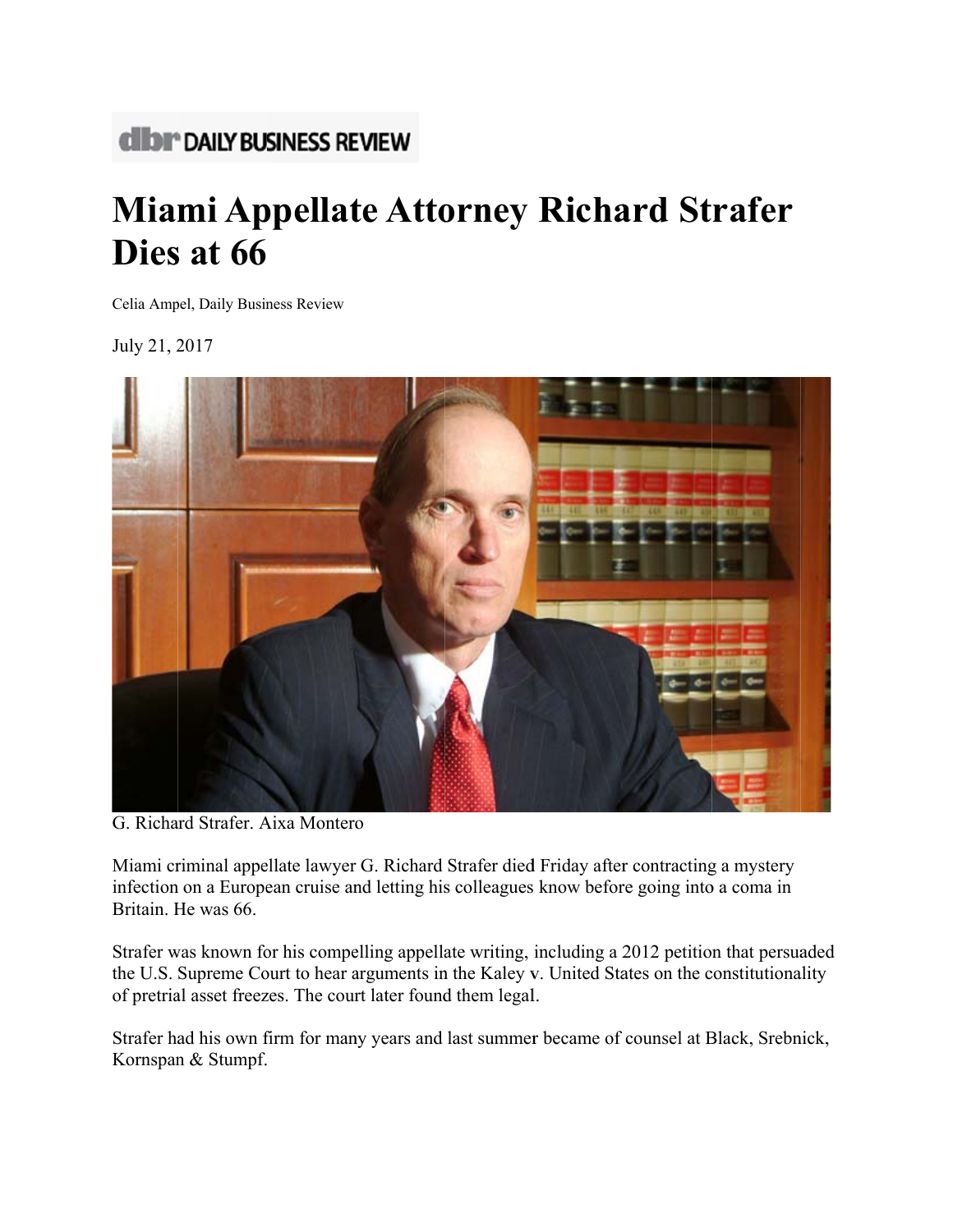"He is one of the finest legal writers in this country," Black Srebnick senior partner Roy Black said while Strafer was hospitalized. "He has a brilliant and incisive mind and understands and resolves thorny legal problems better than anyone I know."

Strafer fell ill last month after contracting an infection on a Viking Cruises trip during a vacation with his husband, Jon Rick. Strafer was quarantined in his cabin, given antibiotics by the ship's doctor and taken to a hospital after the cruise ended.

At the hospital outside London, Strafer suffered cardiac arrest. That night, colleagues said his medical records show the hospital staff removed him from oxygen for nearly 10 minutes, and he lapsed into a vegetative state shortly afterward around June 22.

About a week later, he was flown to Baptist Hospital in Miami, where he was visited by his husband, 26-year-old daughter Jordan, friends, colleagues and his two dogs. Strafer trained the dogs as therapy pets so they could cheer up hospital patients, particularly children. In his final days, the dogs were allowed to climb onto his hospital bed and snuggle in his arms.

Under conditions of his living will, Strafer was removed from life support Monday. The source of the infection has not been determined.

His late wife, Greenberg Traurig shareholder Holly Skolnick, died of skin cancer four years ago. Strafer married Rick in 2015 after meeting him at a support group for those who lost loved ones to cancer.

Strafer was a graduate of Georgetown University Law Center, where he won the E. Barrett Prettyman Fellowship, awarded to two graduates each year who agreed to represent indigent clients. He and Skolnick left Washington for Miami in the early 1980s.

The pair quickly became close friends with two other Miami attorney power couples who moved from the capital: Jane and Norman Moscowitz and Jean and Joel Perwin.

"Richard was a wonderful person," Jane Moscowitz said. "In his work he was brilliant and imaginative and had a very definite and strong sense of ethics. But he didn't only work. He had many other interests. He was a great athlete, loved to hike and bike and to travel, loved to listen to jazz, was a great cook and importantly a very good father."

Jordan Strafer, an artist and graduate student in New York City, said she and her father were "deeply bonded" and she is immensely proud of him. He always encouraged her in her artistic pursuits and her education, she said.

"He showed me music, dancing, art, philosophy and literature," she said. "We would speak for hours about all of these. He taught me how to write. He taught me to say what I want to say — in as few words as possible."

Strafer was reserved, soft-spoken and gentle as are many attorneys who choose appellate writing over the gregarious life of a trial lawyer, Joel Perwin said.